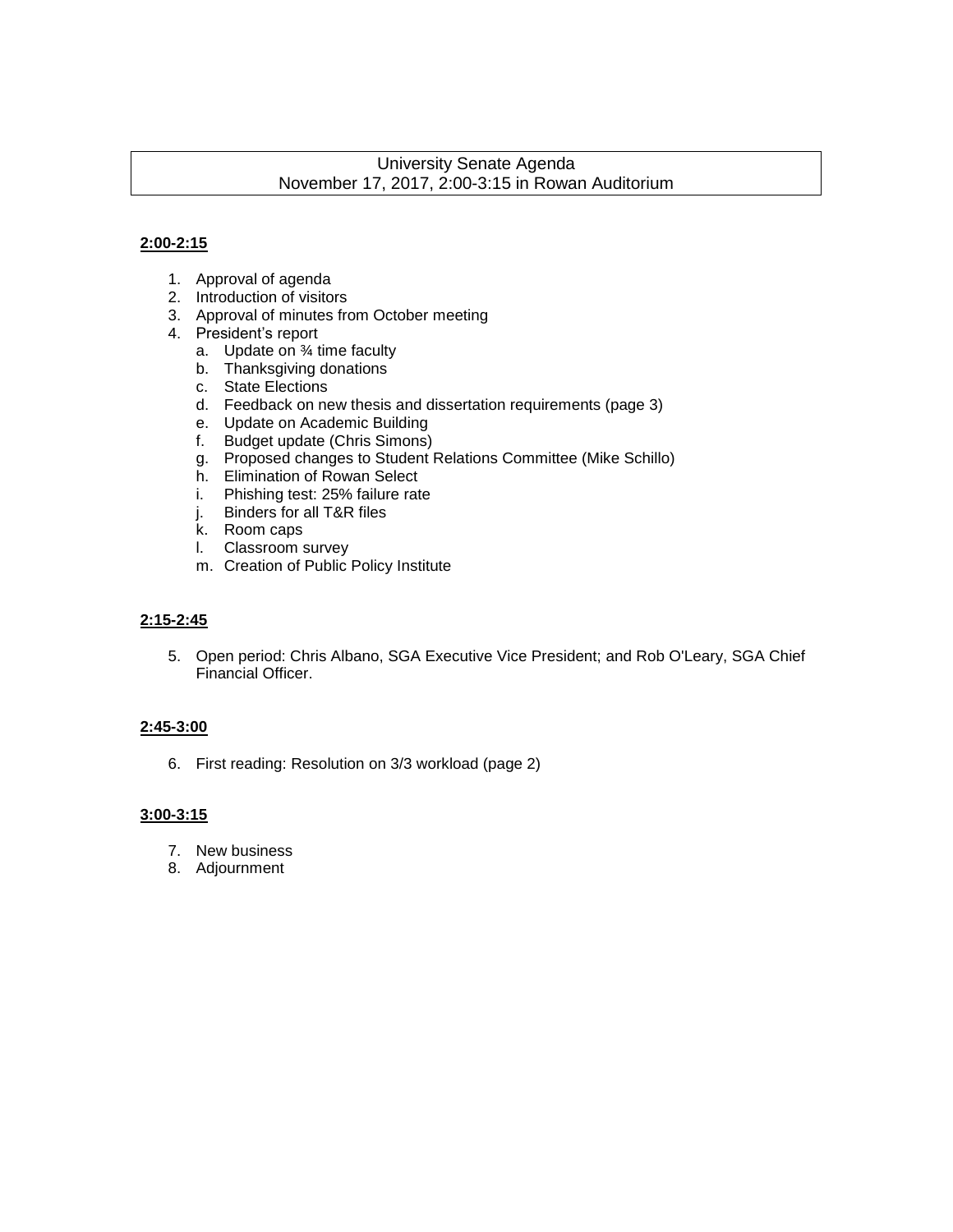# Senate Resolution for Standard Teaching Load

In order to continue developing the research capabilities of Rowan University, 18 credits per academic year must be considered a standard teaching load. Faculty with high scholarly and/or creative activity must receive an adjusted load whereby they teach less than 18 credits per year. We believe this change is essential to furthering our research capacity and enhancing the visibility of Rowan University in the upper echelons of academic research.